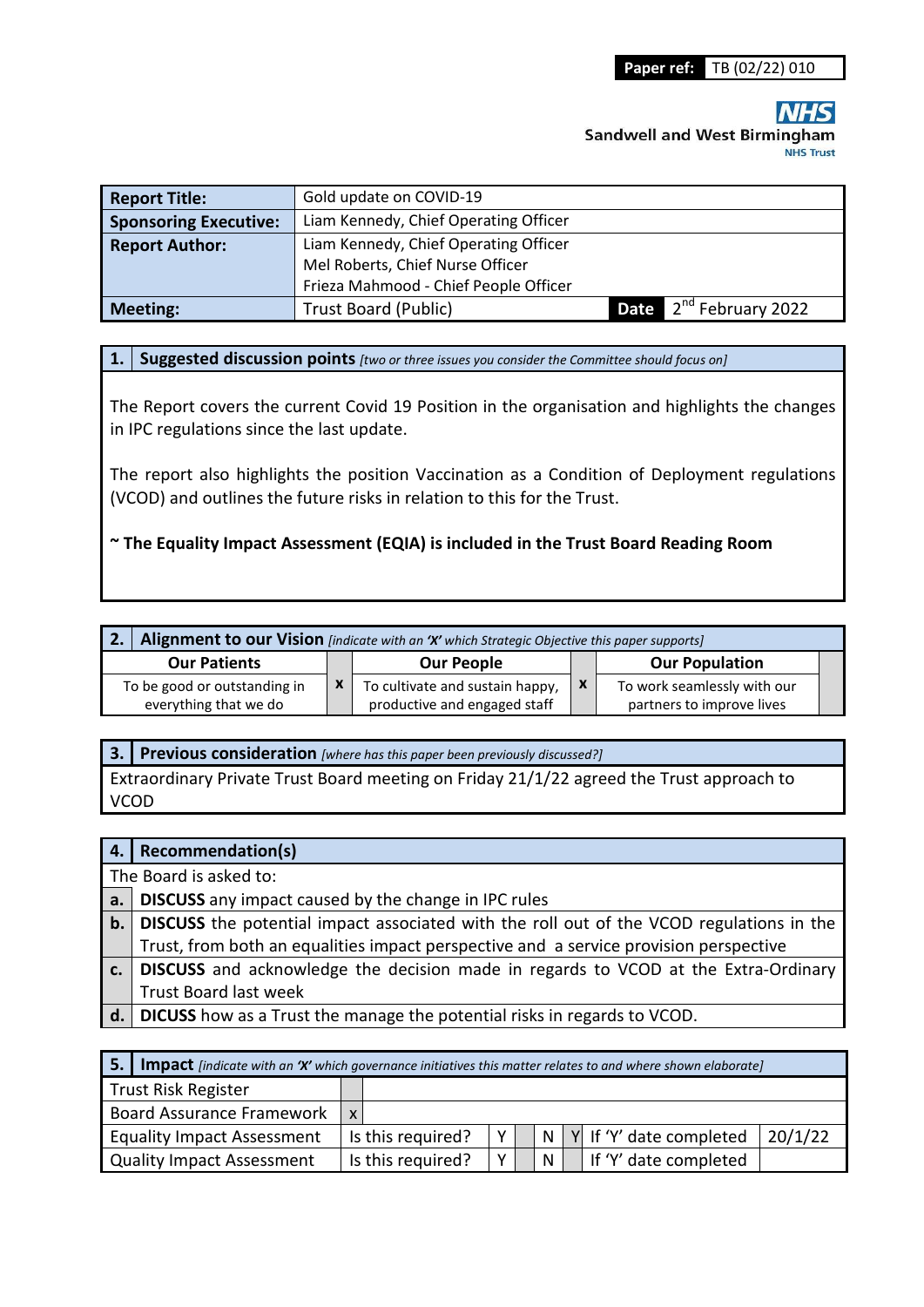## **SANDWELL AND WEST BIRMINGHAM NHS TRUST**

## **Report to the Trust Board February 2022**

#### **Gold update on COVID-19 position**

#### **1. Community infection Rate**

1.1 After an increase in late December / early January we have seen the Covid community infection rate steadily drop over the last 2 weeks and we are returning to low levels of community infection.

#### **2. Inpatients**

Our overall inpatient numbers follow the community infection rate, albeit most of the increase seen over the December / January period was linked to outbreaks and less an increase in overall admission. We reached a peak of 220 inpatients during the early weeks of January, but we are seeing a steady decline over recent weeks. To note, most inpatients with Covid are not in hospital due to Covid but have tested positive for Covid after admission for another primary diagnosis as shown in the graph below.



# **3. Infection Prevention& Control Updates (IPC)**

- 3.1 There have been several changes in national guidance on IPC since the committee last met. The latest position is that staff can return as early as Day 6, providing they have 2 consecutive negative lateral flow device tests (LFDs). However, many are still required to isolate for 10 days if unvaccinated, or 14 if still testing positive on LFD tests. We have implemented this change.
- 3.2 We also pioneered for the national position to change for inpatients from 14 days to 10 days post positive PCR result, for step down. This has now been formally communicated and implemented across both sites.
- 3.3 We have deviated from the national guidance in relation to mask wearing, in that we have increased from surgical face masks to FFP3 masks in all inpatients areas, this was due to the volume of outbreaks and the risk assessment of our ward environments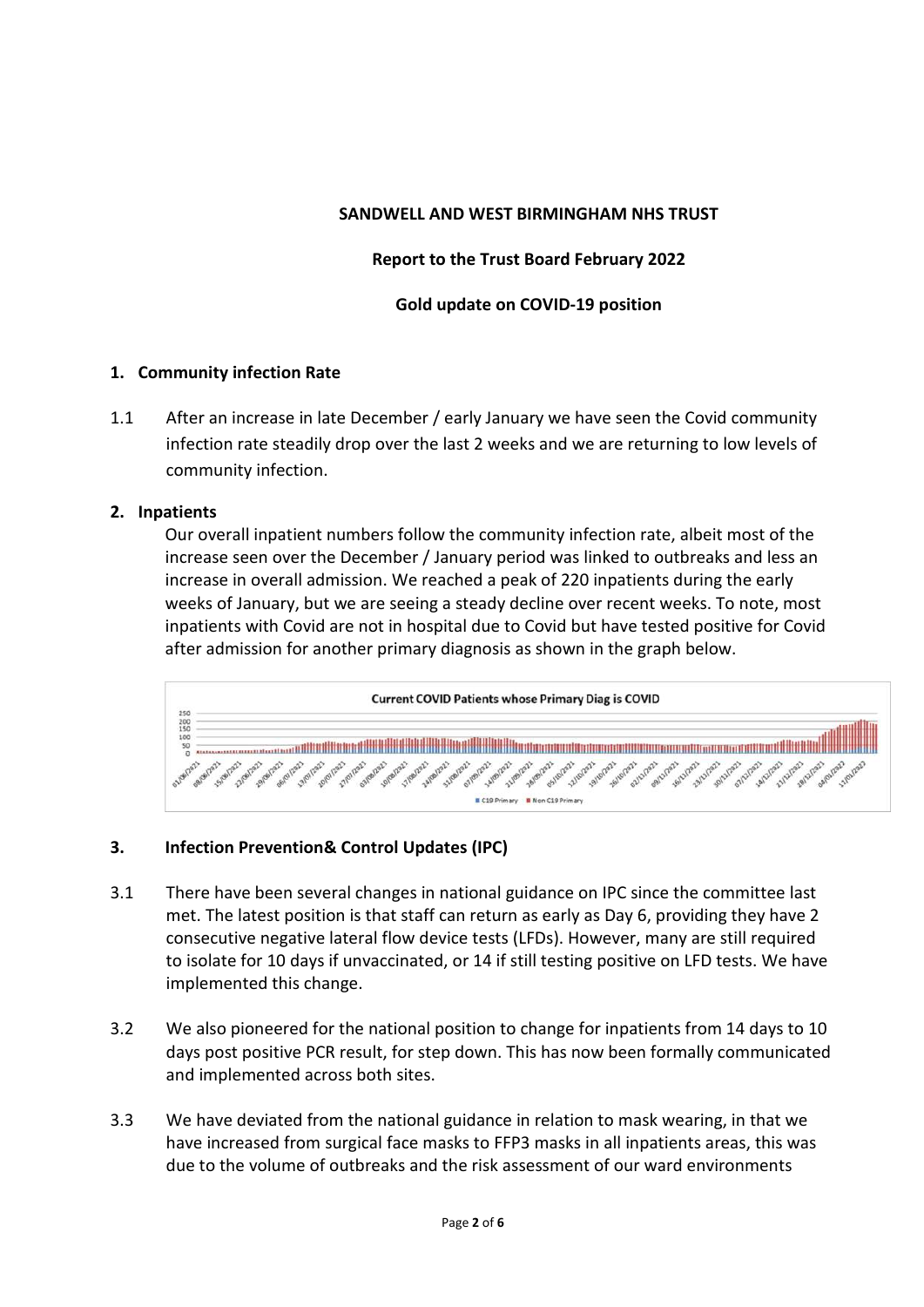# **4. Workforce Hub /Mandatory Vaccine(VCOD)**

- 4.1 As part of the increasing staffing absence we have established a workforce hub that has supported daily follow up of Covid related and other sickness absence which has successfully significantly reduced our absence rate down to 8.8% at the time of writing from a peak of 13% with our average rate in recent weeks being maintained at 8.9%.
- 4.2 The workforce hub is also supporting the coordination of Vaccination as a Condition of Deployment requirements (VCOD) which will become law with effect from 1st April 2022. Specifically, the Department of Health and Social Care (DHSC) has formally announced that individuals undertaking CQC regulated activities in England must be fully vaccinated (having 1st and 2nd dose of vaccine) against Covid no later than 1 April 2022.
- 4.3 The timelines involved include a 12-week grace period from legislation being passed in parliament on 6th January 2022 with the expectation that the first Covid vaccine dose is to be administered by 3rd February 2022. The second Covid vaccine dose is to be administered by 31st March 2022
- 4.4 The national guidance states "these regulations will apply equally across the public (NHS) and independent health sector, and will require workers aged 18 and over, who have direct, face to face contact with service users to provide evidence that they have received a complete course of a Medicines and Healthcare products Regulatory Agency (MHRA) approved COVID-19 vaccine, subject to limited exceptions on medical grounds, by no later than 1st April 2022. This will include front-line workers, as well as nonclinical workers not directly involved in patient care but who nevertheless may have direct, face to-face contact with patients, such as receptionists, ward clerks, porters and cleaners".
- 4.5 This also includes individuals working in non-clinical ancillary roles who enter areas which are utilised for the provision of a CQC-regulated activity as part of their role and who may have social contact with patients, but are not directly involved in patient care, regardless of contracted hours or working arrangements. The scope is also applicable to bank workers, agency workers, volunteers, third-party providers, and students.
- 4.6 We have agreed to adopt a Black Country & West Birmingham system position on the VCOD requirements for all our system NHS organisations to limit risk of staff movement and challenges on consistency grounds. This includes agreements on:
	- scope of implementation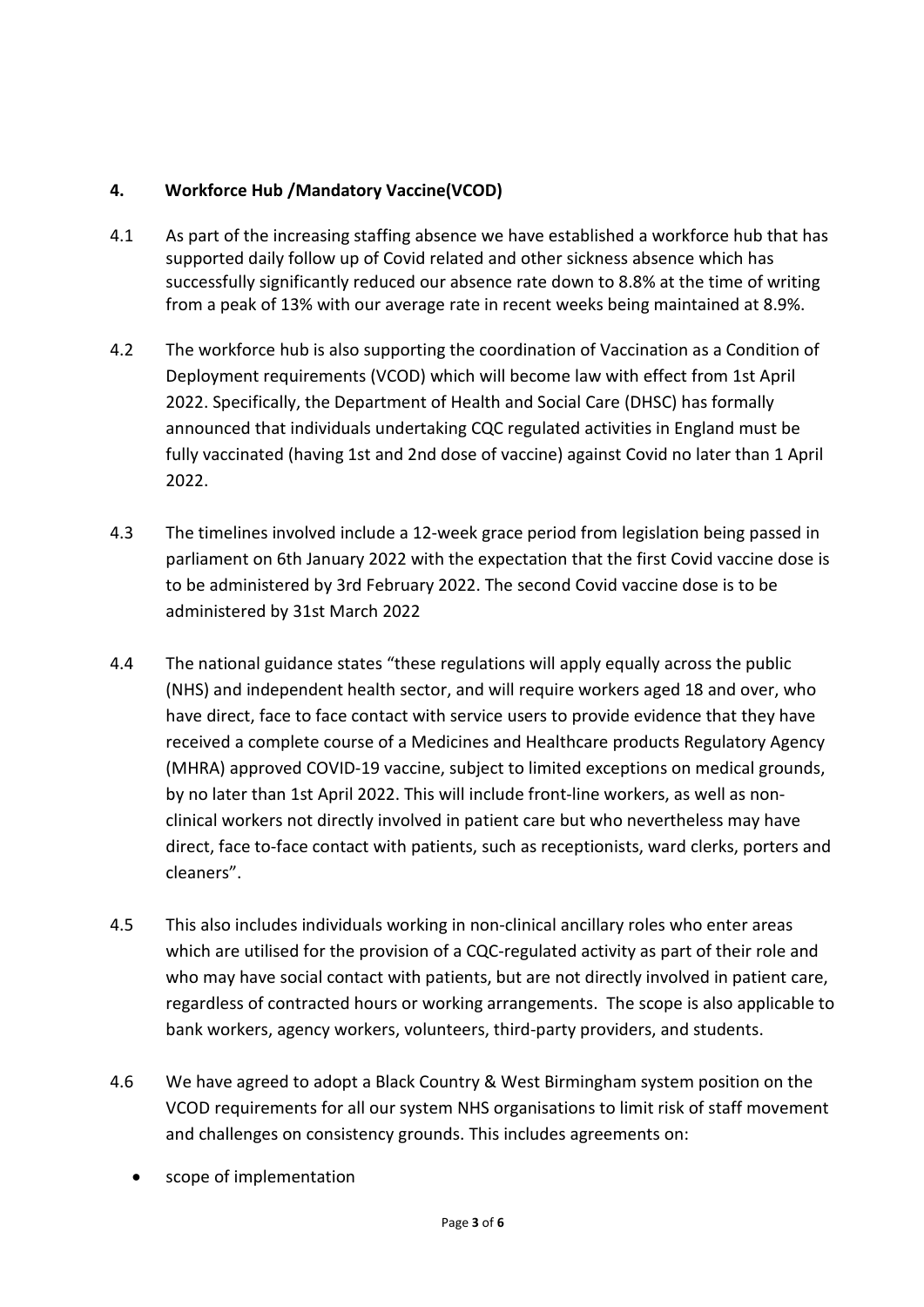- periods between first and second doses (8 weeks with  $3^{rd}$  Feb as key assessment date)
- pre-employment expectations for new recruits and students
- completion of Equality Impact Assessment (EQIA) assessments on agreed template to Integrated Care System (ICS) VCOD Group by 5<sup>th</sup> Feb 22.
- consistent application of medical exemptions
- system wide redeployment and appeal process to be implemented for consistency
- 4.7 The agreed approach for the scope of mandatory vaccinations is to include staff who have face-to-face contact with patients or service users, in a clinical area, as part of their role. This includes staff entering areas that are utilised for the provision of a CQCregulated activity which may result in incidental face-to-face contact with patients or service users in those areas.
- 4.8 The suggested system approach (in line with national guidance) is for mandatory vaccination rules **not** to apply by way of exemption if staff fall into the below categories:
	- under the age of 18
	- clinically exempt (national guidance e.g. end of life care, learning disabilities, severe allergies)
	- participating in an official Covid clinical trial
	- exempt due to a short-term medical condition (e.g. for pregnant women, the exemption expires 16 weeks post-partum and requires them to become fully vaccinated thereafter)
- 4.9 Anyone relying on an exemption to avoid vaccination will need to use the NHS Covid Pass to verify exemption status. This process along with confirmation of vaccination status is being centrally administered by the workforce hub managed by the People and OD Directorate under the leadership of the Chief People Officer.
- 4.10 Process charts, template letters, FAQ's and scripts have been developed and issued to ensure that line managers and staff have a consistent understanding of their responsibilities. Trade Unions have also been actively engaged in development and communication processes.
- 4.11 All staff in scope who are currently identified as having an unconfirmed vaccination status (754) along with staff (449) who have received their first dose but have not received the second dose yet, have been written to directly to confirm the impact of the changes to legislation on our ability to continue to employ them beyond 31st March 2022. This letter also provides the necessary support and guidance on expectations and assistance in line with this. Further follow up communication is taking place centrally via the Workforce Hub, Managers, Unions and Group Triumvirate leadership teams .The work that is being undertaken to validate the vaccination status of staff will conclude on Friday 28 January 2022 so the above figures are a point in time and change on a daily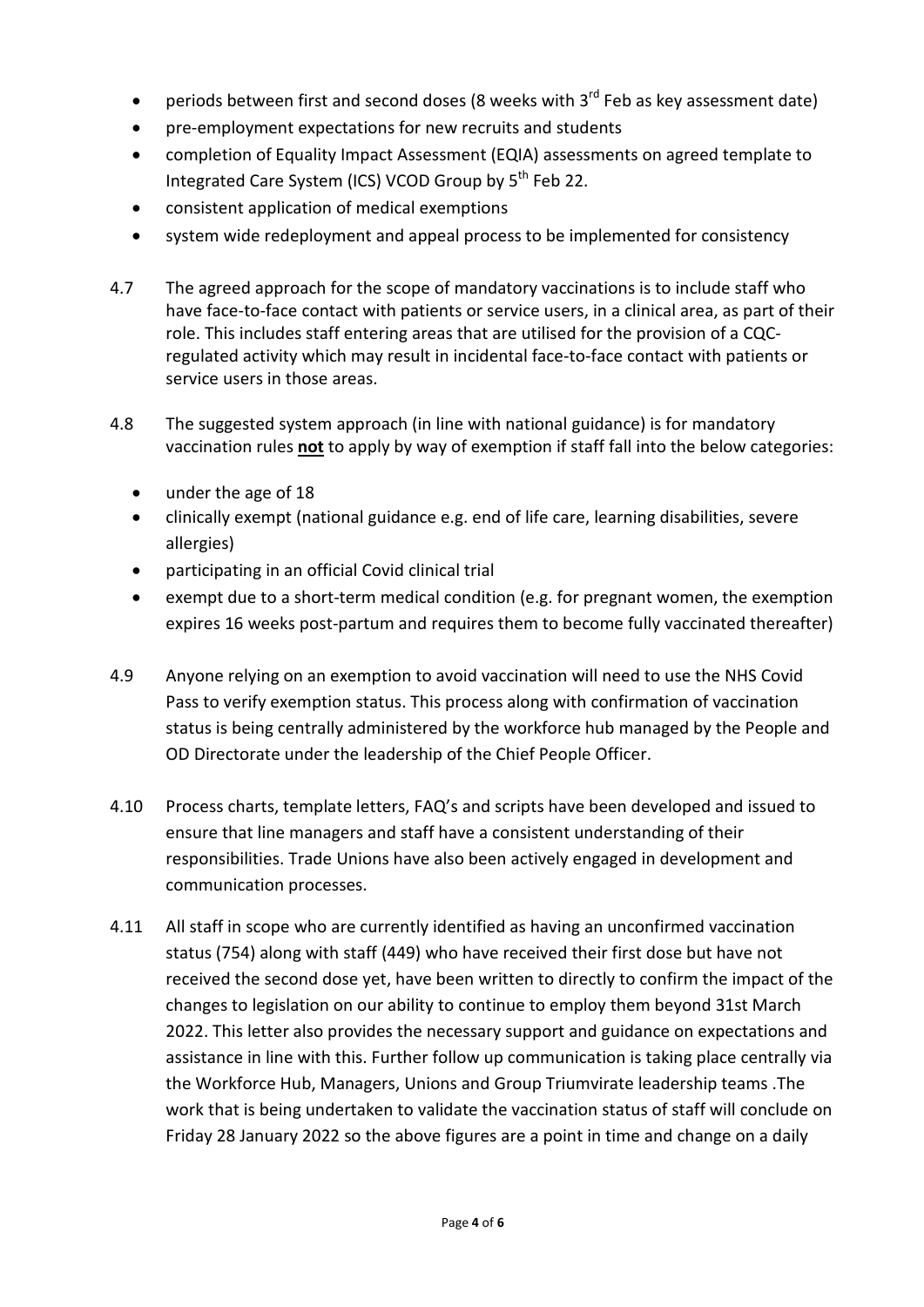basis. It has also become a pre-employment requirement to confirm Covid vaccination before unconditional offers of employment are processed for affected individuals.

- 4.13 A full EQIA has been completed along with a modelling exercise to review the potential service risk to the Trust. A copy of the finalised assessment will be provided to the Board following sign off by the system on 5th February 2022. However the current draft version is attached in the Trust Board Reading Room for reference. Due to the level of diversity in our workforce relating to ethnic minority representation (currently comprises of 45% of our total workforce), set against the backdrop of vaccine hesitancy (known to be higher in these staff groups), measures have also been taken to escalate concerns to the regional NHSEI team. Most specifically the likely over representation of ethnic minority staff in dismissed groups for our Trust, a pattern which is likely to be repeated for our system, particularly in Wolverhampton. This issue continues to be managed at a tactical and strategic level with multi-disciplinary engagement and Executive Team leadership, along with oversight in line with the Covid command structure.
- 4.12 The current worst-case scenario based on no movement in levels of vaccine uptake/confirmation for those staff who have no recorded vaccine or only one recorded dose, is the requirement to serve contractual notice to potentially over 1000 staff. The total number of staff affected will however reduce following completion of the validation exercise which is scheduled to conclude on Friday  $28<sup>th</sup>$  January 2022. Daily internal position reports on the progress of this exercise will be provided by the Performance and Insight Team with effect from 26<sup>th</sup> January 2022.

# **5. COVID Community Vaccination Programme**

- 5.1 Our vaccination programme continues across both Sandwell & West Birmingham Places.
- 5.2 The 12-15 year old programme at schools is ongoing and we are now undertaking vaccine in schools for both Sandwell and Dudley schools. This will be completed by the end of February. The offer will then continue within the vaccine centres for 12-15 year olds.
- 5.3 We continue to support our primary care colleagues by visiting and offering vaccines within care homes to patients and staff and to our vulnerable housebound patients.
- 5.4 Pop up clinics continue across Sandwell in conjunction with public health colleagues and we have use of a vaccination bus to undertake these clinics. This is to help increase uptake of the vaccine across the place particularly in areas where uptake remains low.
- 5.5 We are gearing up to commence administration of the vaccine for 5-11 year olds so staff are currently undergoing training. This should commence at the end of the month.
- 5.6 Letters have been sent to our immunocompromised staff offering both third vaccine and the fourth booster dose.